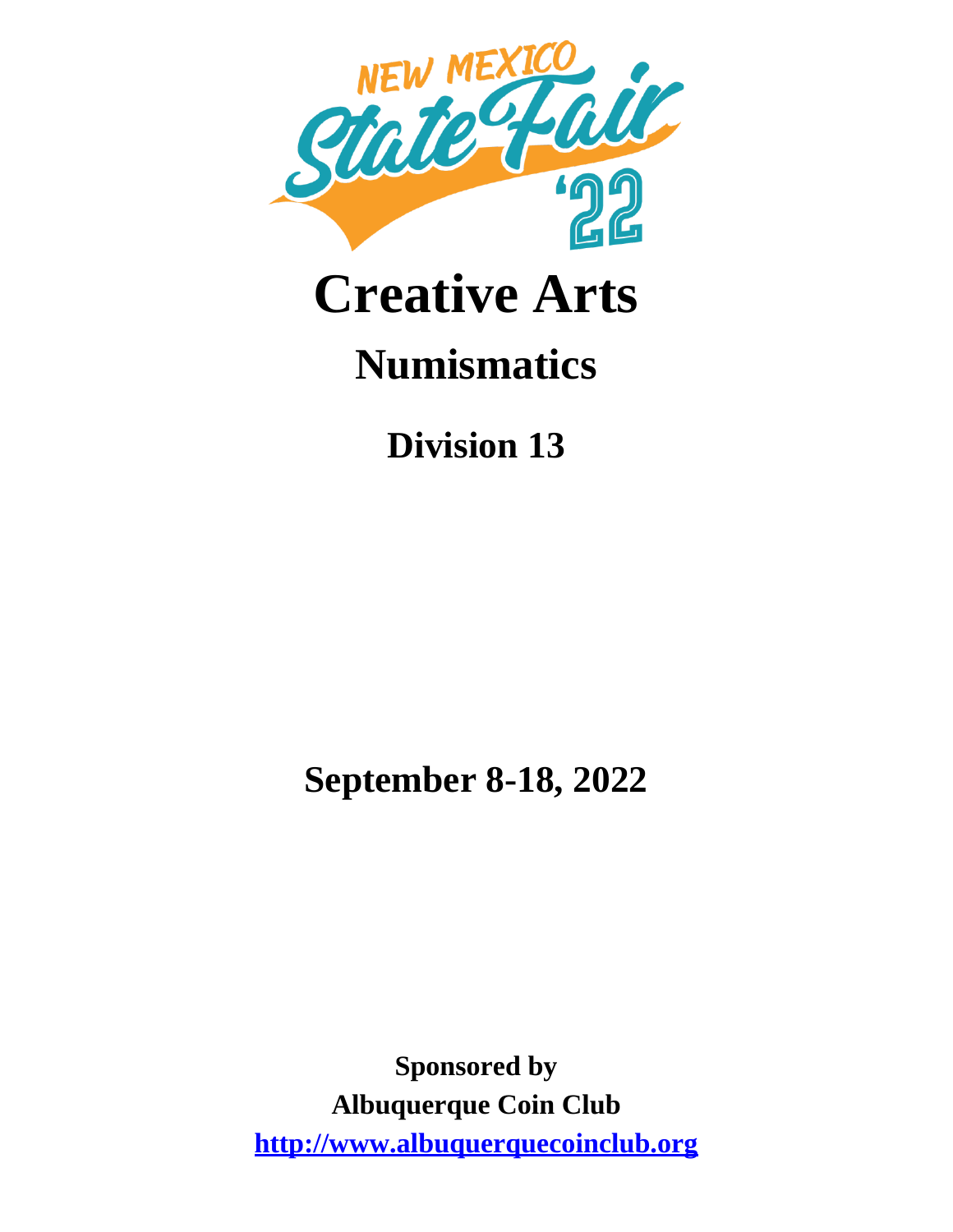**FRIDAY, AUGUST 26, 2022 9:00 AM to 5:00 PM SATURDAY, AUGUST 27, 2022 9:00 AM to 5:00 PM**

#### **Entry Fee: \$5.00**

# **Special Rules**

- 1. The Albuquerque Coin Club will select three judges.
- 2. Judges may not enter competitive exhibits.
- 3. Any exhibit that wins an award may not be entered into competition the following year, except if the exhibit is changed by a minimum of 50% by removing some items and adding different items.
- 4. No prior ribbons may be displayed.
- 5. Exhibits "For Display Only" will **not** receive ribbons.
- 6. Exhibit must fit cases provided by the Albuquerque Coin Club which measures  $(21-1/2"$  X 33" X 2-1/2" deep).
- 7. First come-space available: 30 total cases (Limit of 6 cases per exhibitor with no more than 3 cases per exhibit.)

# **Judging Criteria**

#### **Maximum Points:**

| 1. | Numismatic Information – Education value to the viewer                 | 35        |
|----|------------------------------------------------------------------------|-----------|
| 2. | Presentation – Manner of presentation, neatness and eye appeal         | 30        |
| 3. | Completeness of exhibit material as it relates to scope implied in     |           |
|    | the exhibit title or other data in first case of exhibit               | 5         |
| 4. | Degree of Difficulty $-$ Estimate of the difficulty that the exhibitor |           |
|    | Had in assembling the material or information in the exhibit           | 10        |
| 5. | Condition – Quality of exhibited material compared to the              |           |
|    | Highest 10 reasonable available quality of like material               | 10        |
| 6. | Rarity – Scarcity of the exhibited material, without regard            |           |
|    | to price                                                               | <b>10</b> |
|    | Total                                                                  | 100       |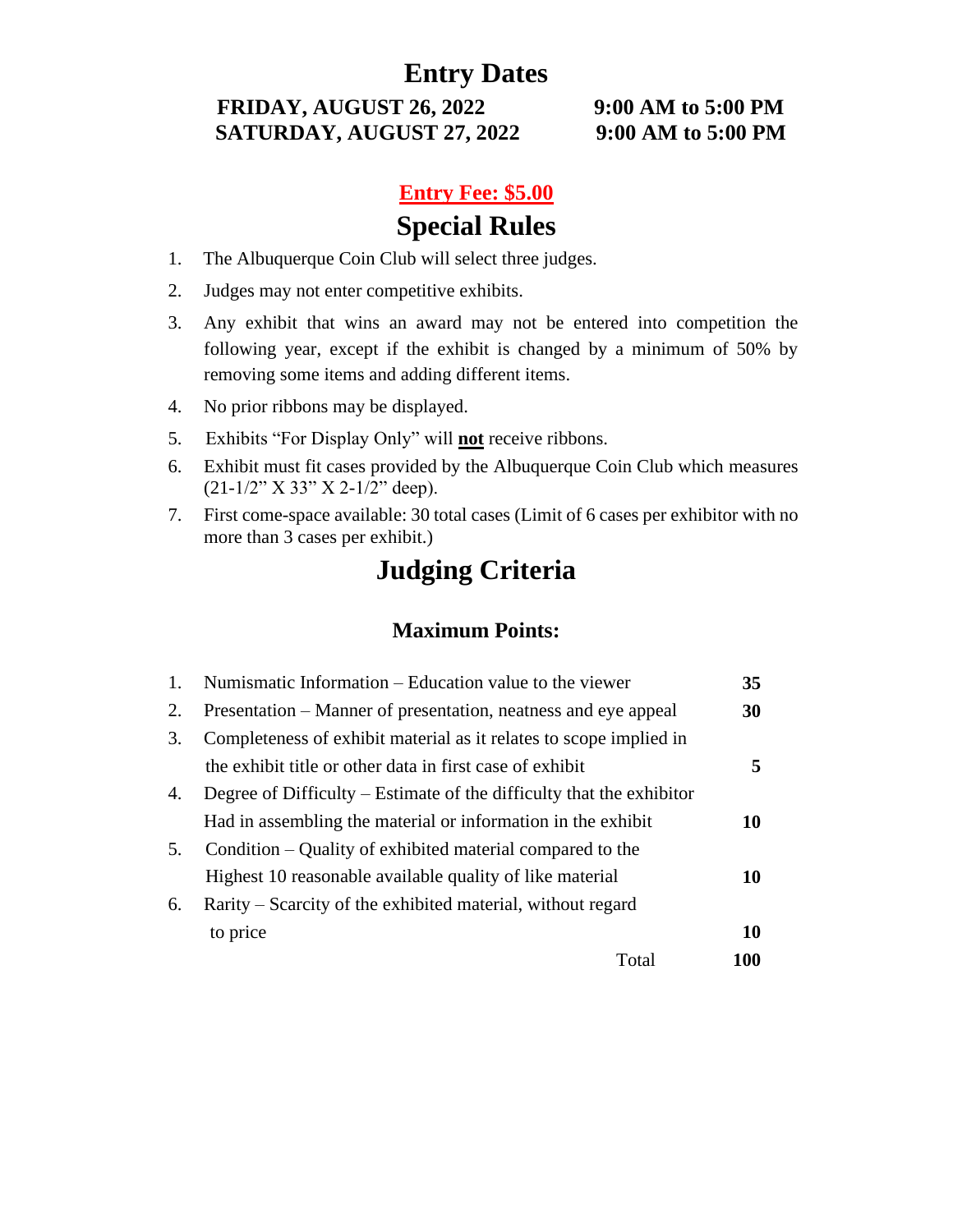# **Judging for Best of Show**

#### **Maximum Points:**

| 1. | Does display give a striking or exceptional effect or is it merely    |    |
|----|-----------------------------------------------------------------------|----|
|    | routine in its overall appearance?                                    | 10 |
| 2. | Does the exhibit present information beyond what is known to the      |    |
|    | average collector of this type of material?                           | 10 |
| 3. | To what extent has careful research been done, as evidenced by        |    |
|    | the numismatic information imparted to the viewer?                    |    |
|    |                                                                       | 5  |
| 4. | Is the information being presented in a logical and easily understood |    |
|    | manner?                                                               | 5  |
| 5. | Would a non-collector understand the exhibit?                         |    |
|    |                                                                       | 5  |
| 6. | Would a reader be inspired to collect this or related material?       | 5  |
| 7. | Does exhibit show dedication to collecting, in that numismatic        |    |
|    | material or related information was difficult to assemble or present? |    |
|    |                                                                       | 5  |
| 8. | Does exhibit provide unusual opportunity to view and appreciate       |    |
|    | material being displayed?                                             | 5  |
|    | Total                                                                 | 50 |
|    |                                                                       |    |

# **Numismatics Sections 475-477**

| Section 475 Youth        | 17 years and under                                     |
|--------------------------|--------------------------------------------------------|
| Section 476 Adult        | 18 years and over                                      |
| Section 477 Professional | More than 5 years' experience in class being exhibited |

### **Classes 1-8**

- 1. Ancient/Medieval Coins Pre-1600
- 2. Foreign Banknotes
- 3. Foreign Coins
- 4. Mixed Classes No one class is 85% or more of exhibit
- 5. Other Numismatic Items (ex: stocks, checks, dies)
- 6. Tokens/Medals All types and countries
- 7. U.S. Coins
- 8. U.S. Bank Notes (includes Confederate, MPCs)